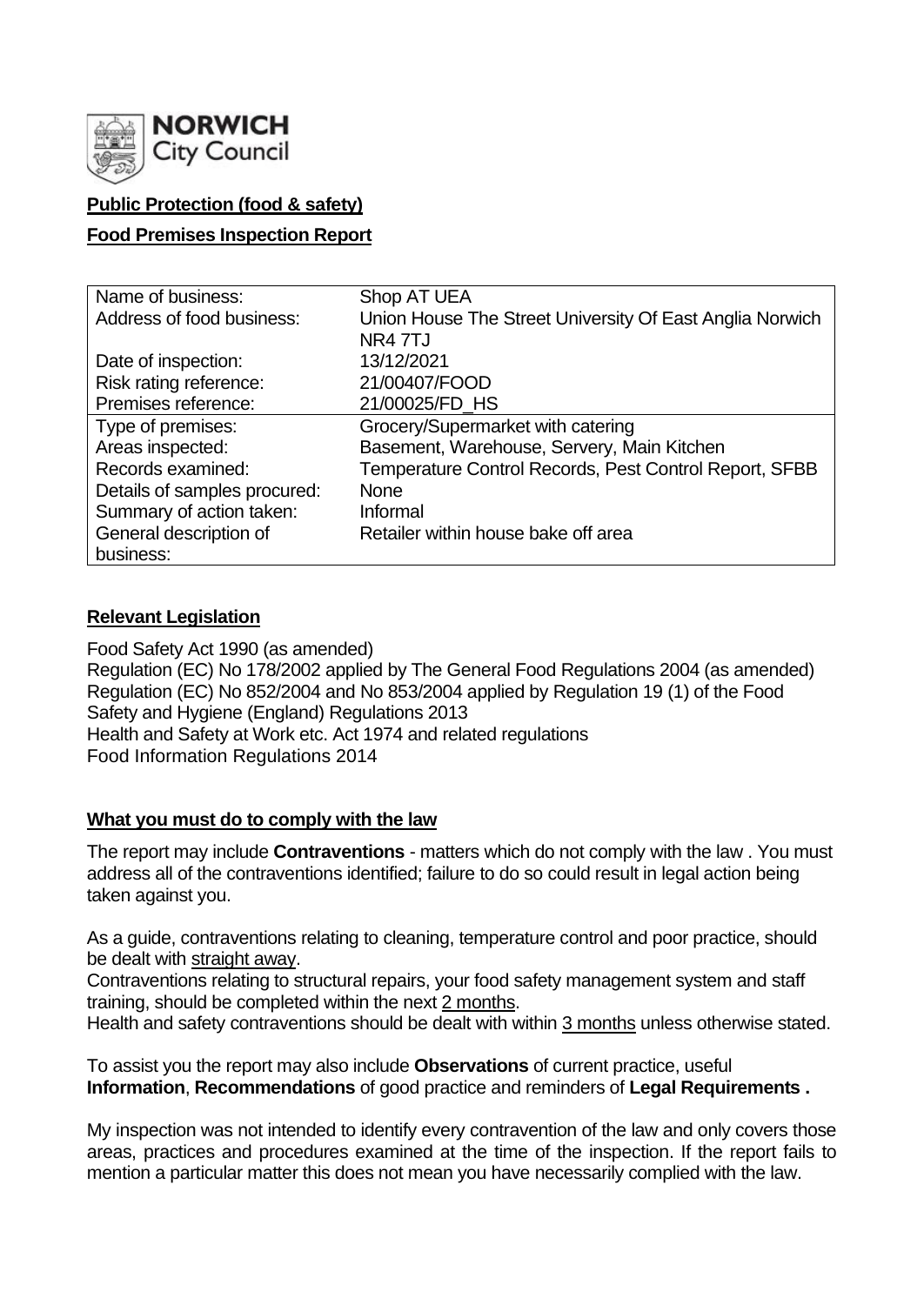## **Food Hygiene Rating Re-Scoring Visit**

Date: 22 April 2022

Following the previous inspection a re-rating visit was requested. The revised score is indicated here. The results of the original inspection are listed below.

Your revised Food Hygiene Rating is 5 – a very good standard



Inspectors notes:

Food Hygiene and Safety-new score-5 Structure and Cleaning-new score-0 Confidence in management & control systems-new score-5

There has been a complete review of the Food Safety Management System, and staff retraining. All matters were found to have been completed.

# **FOOD SAFETY**

### **How we calculate your Food Hygiene Rating:**

The food safety section has been divided into the three areas which you are scored against for the hygiene rating: 1. food hygiene and safety procedures, 2. structural requirements and 3. confidence in management/control procedures. Each section begins with a summary of what was observed and the score you have been given. Details of how these scores combine to produce your overall food hygiene rating are shown in the table.

| <b>Compliance Area</b>                     |          |    |          | <b>You Score</b> |           |    |           |                 |                |  |
|--------------------------------------------|----------|----|----------|------------------|-----------|----|-----------|-----------------|----------------|--|
| Food Hygiene and Safety                    |          |    |          | $\Omega$         | 5.        | 10 | 15        | 20              | 25             |  |
| <b>Structure and Cleaning</b>              |          |    |          | $\Omega$         | 5         | 10 | 15        | 20              | 25             |  |
| Confidence in management & control systems |          |    | $\Omega$ | 5.               | 10        | 15 | 20        | 30 <sub>1</sub> |                |  |
|                                            |          |    |          |                  |           |    |           |                 |                |  |
| <b>Your Total score</b>                    | $0 - 15$ | 20 |          | $25 - 30$        | $35 - 40$ |    | $45 - 50$ |                 | > 50           |  |
| <b>Your Worst score</b>                    | 5        | 10 | 10       |                  | 15        |    | 20        |                 | $\blacksquare$ |  |
|                                            |          |    |          |                  |           |    |           |                 |                |  |
| <b>Your Rating is</b>                      | 5        | 4  |          | 3                | 2         |    |           |                 | $\overline{0}$ |  |

Your Food Hygiene Rating is 1 - major improvement is necessary



## **1. Food Hygiene and Safety**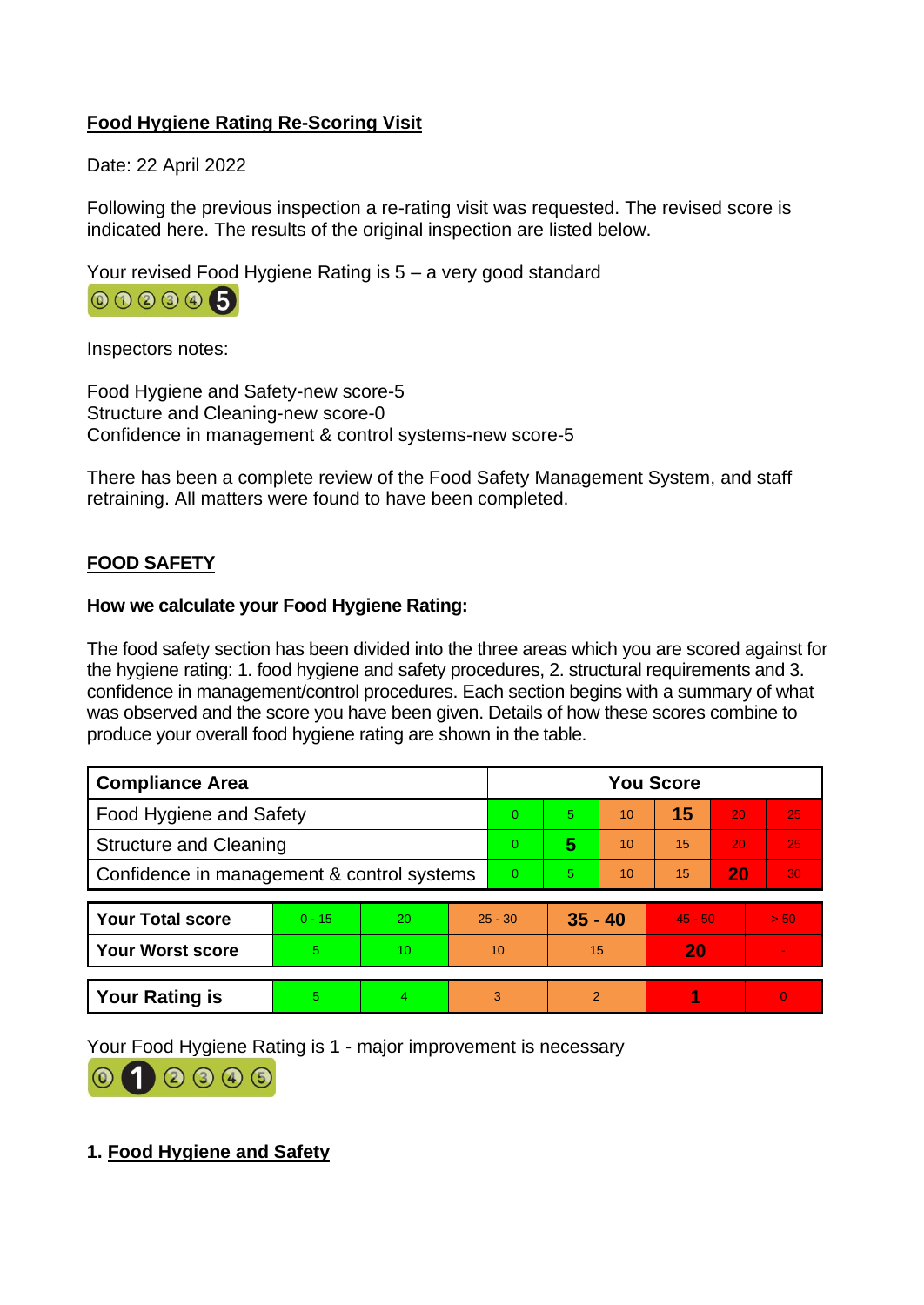Food hygiene standards are less than satisfactory and you are failing to comply with the law in many respects. Contraventions require your immediate attention as some are critical to food safety. We may revisit your business and if standards have not improved take formal enforcement action. **(Score 15)**

### Contamination risks

**Contravention** The following exposed food to the general risk of cross-contamination with bacteria or allergens or its physical contamination with dirt, foreign objects or chemicals:

- Worn green chopping board
- Colour coded boards stored touching
- Cards pinned directly above sandwich preparation area- contamination risk from pins during food prep'.

**Contravention** You could not demonstrate effective disinfection of equipment and utensils used for both raw and ready-to-eat foods, either by heat or an adequate dishwasher cycle. Separate equipment and utensils must be provided. Such equipment should be easily identifiable (e.g. colour coded) and must be stored and washed separately:

• No separate tongs for handling raw and ready to eat foods when cooking burgers.

**Information** Equipment, utensils, dishes and wrapping materials used for ready-to-eat foods must not to be stored in open storage where there is a risk of contamination (i.e. underneath a work top where raw food is prepared).

**Guidance** The FSA (visit www.food.gov.uk for more information) has issued guidance on controlling E.coli 0157 through:

\* the complete separation of raw and ready-to-eat food

\* the correct use of wash-hand basins and thorough hand-washing

\* having dedicated equipment (including complex equipment) for raw and ready-to-eat foods

\* through 2-stage cleaning and the correct use of sanitiser

\* and by controlling the risks posed by soily vegetables.

**Recommendation** Provide separate equipment and utensils designated for use with either raw or ready-to-eat foods, which can be easily identified (e.g. colour coded) and stored and washed separately.

**Recommendation** That the smaller freezer be used for raw meat only.

#### Hand-washing

**Recommendation** After washing hands food handlers should turn the taps off using paper towel to prevent them from re contaminating their hands

**Observation** I was pleased to see hand-washing was well managed.

#### Personal Hygiene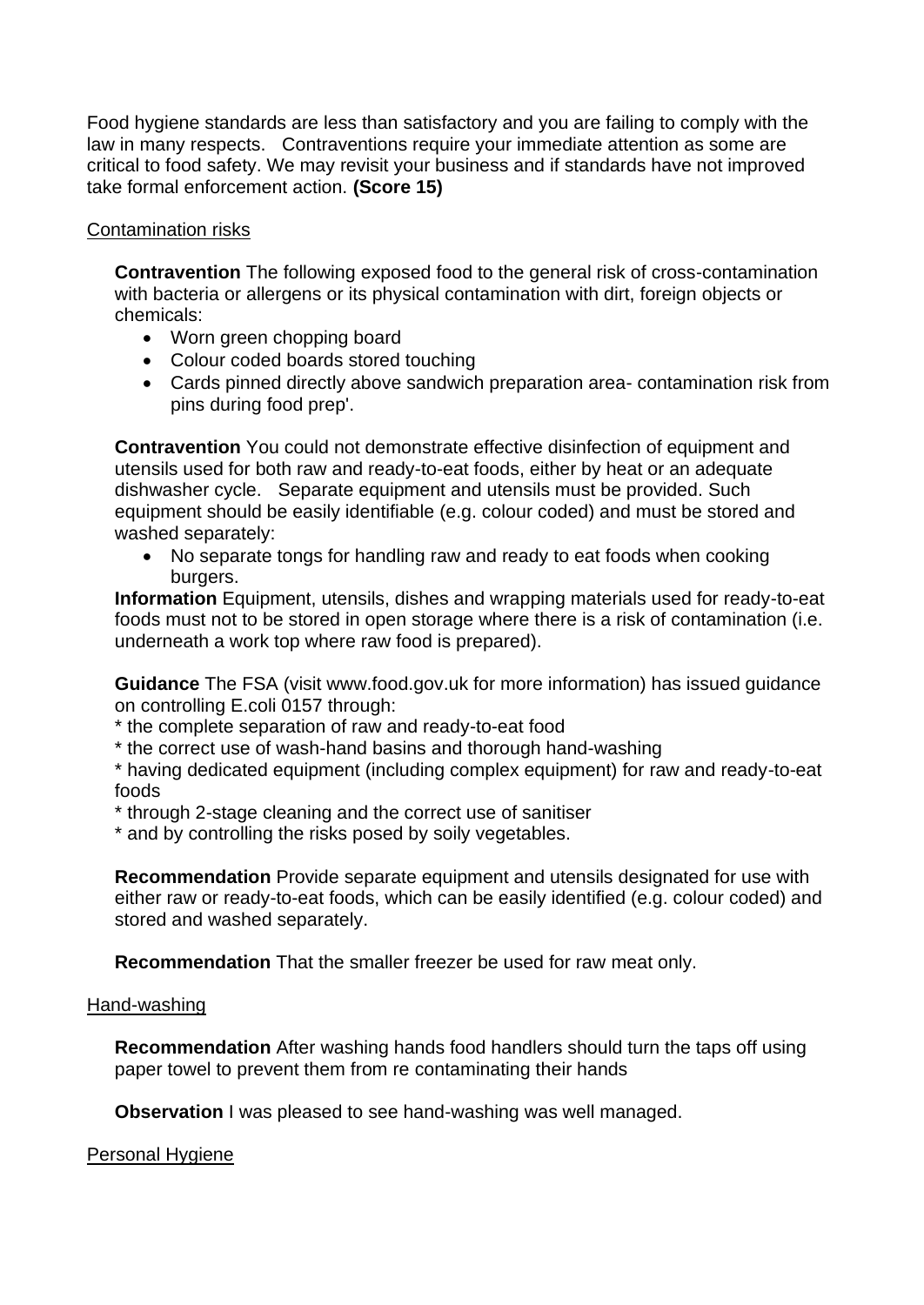**Observation** I was pleased to see that standards of personal hygiene were high.

**Observation** Paper towels were not in the dispenser.

### Temperature Control

**Observation** I was pleased to see you were able to limit bacterial growth and/or survival by applying appropriate temperature controls at points critical to food safety and that you were monitoring temperatures.

## Unfit food

**Contravention** The following food was unfit (and was seized or destroyed in my presence) because it was past its use by date;

- Pulled pork BBQ meat- Use by 7.12.21, also labelled by staff opened 9.12 and to use by 14.12. (Labelled for use after use-by had passed and given 6 day shelf life. Product indicates to use within 72 hours.)
- Brakes chicken tikka- Use by 10.12
- Brakes chicken bacon and sweet corn- Use by 8.12.21
- Shredded iceberg- Use by 5.12
- Brakes wafer thin roast beef- Use by 4.12
- Brakes tuna mayonnaise- Use by 11.12
- Brakes ham- Use by 7.12

**Contravention** The following food was of a reduced quality and if sold may not be of the standard demanded by the consumer:

• Pulled pork being given a 6 day shelf life when manufacturer states 3 days.

**Legal Requirement** Any food which is found at your food premises is presumed to be intended for sale and must comply with the law.

**Information** High risk items bear a use by date. You must not sell, use or intend to sell such items and should ensure you have checks in place to remove these from use.

**Recommendation** You should have a system to identify when open or prepared foods need to be used by or discarded, to ensure the food is fit for consumption. I recommend you apply labels which give a date that is 2 days after the day of production e.g. if food is opened on Monday it should be used by the end of Wednesday (an exception is rice which should not be kept longer than 24 hours)

## Poor Practices

**Observation** The following matters represented poor practice and if allowed to continue may cause food to become contaminated or lead to its deterioration::

• Labels to seal bakery items placed over allergen labels.

## **2. Structure and Cleaning**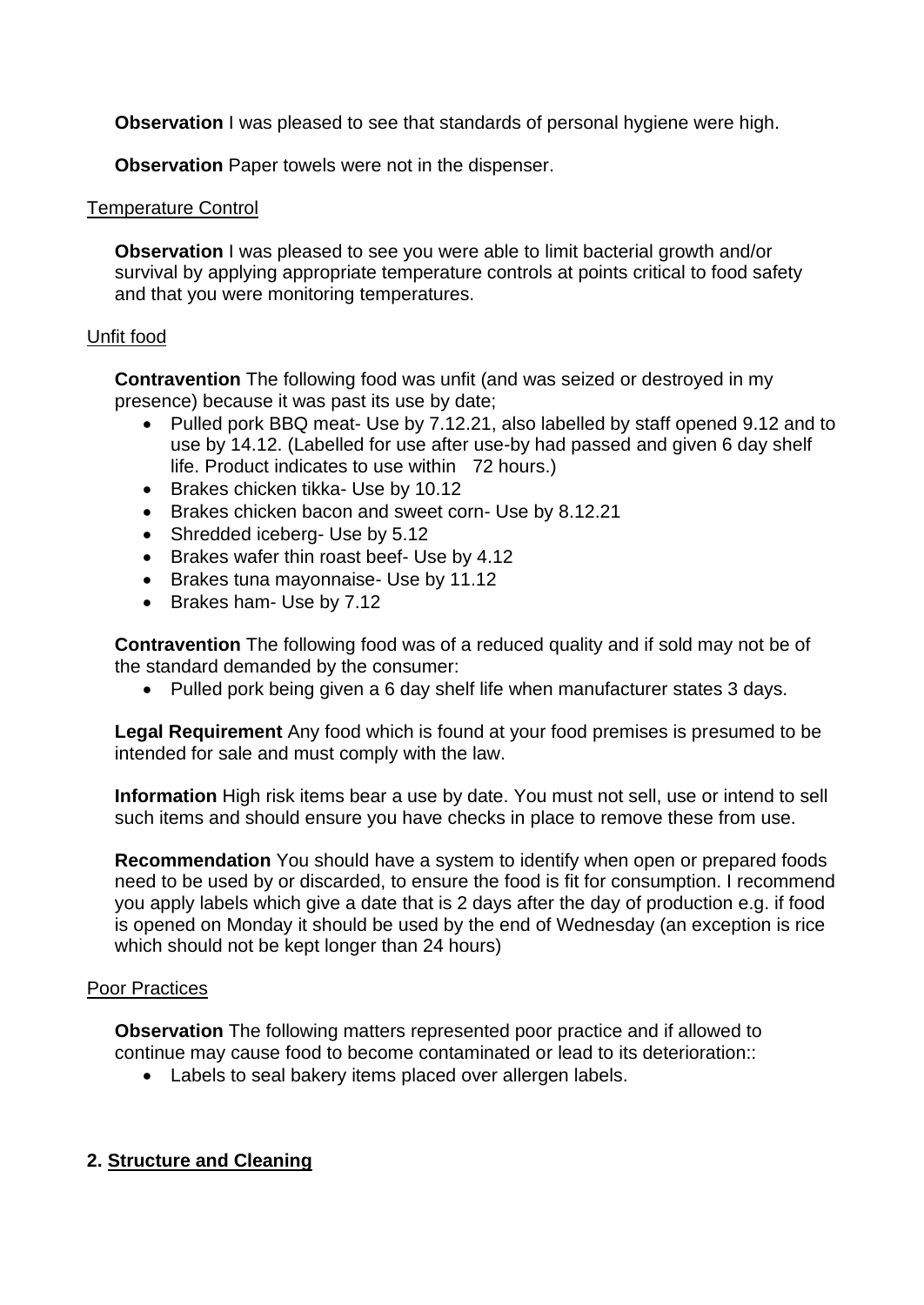The structure facilities and standard of cleaning and maintenance are all of a good standard and only minor repairs and/or improvements are required. Pest control and waste disposal provisions are adequate. The minor contraventions require your attention. **(Score 5)**

### Cleaning of Structure

**Contravention** The following items were dirty and require more frequent and thorough cleaning:

- Walk In freezer floor
- Floor in basement store.

**Observation** The kitchen/shop had been well maintained and the standard of cleaning was good.

#### Cleaning of Equipment and Food Contact Surfaces

**Observation** You had dedicated equipment for the preparation of raw and ready-to-eat foods.

#### Cleaning Chemicals / Materials / Equipment and Methods

**Information** A surface sanitiser may be rendered ineffective if you are not following the correct dilution or allowing a sufficient time for the product to work (CONTACT TIME). Always follow the instructions on the product label.

**Information** You must ensure that the sanitiser(s) you use are effective against bacteria. Ensure hat they meet the following standards BS EN 1276:1997 and 13697:2001.

**Observation** I was pleased to see that the premises was kept clean and that your cleaning materials, methods and equipment were able to minimise the spread of harmful bacteria between surfaces.

#### **Maintenance**

**Contravention** The following had not been suitably maintained and must be repaired or replaced::

- Fridge shelves with cracked plastic coating
- Plastic peeling to work top covering old bain-marie cannot be kept clean.

#### Facilities and Structural provision

**Observation** I was pleased to see the premises had been well maintained and that adequate facilities had been provided.

**Recommendation** That more shelving be provided in the Walk In Freezer.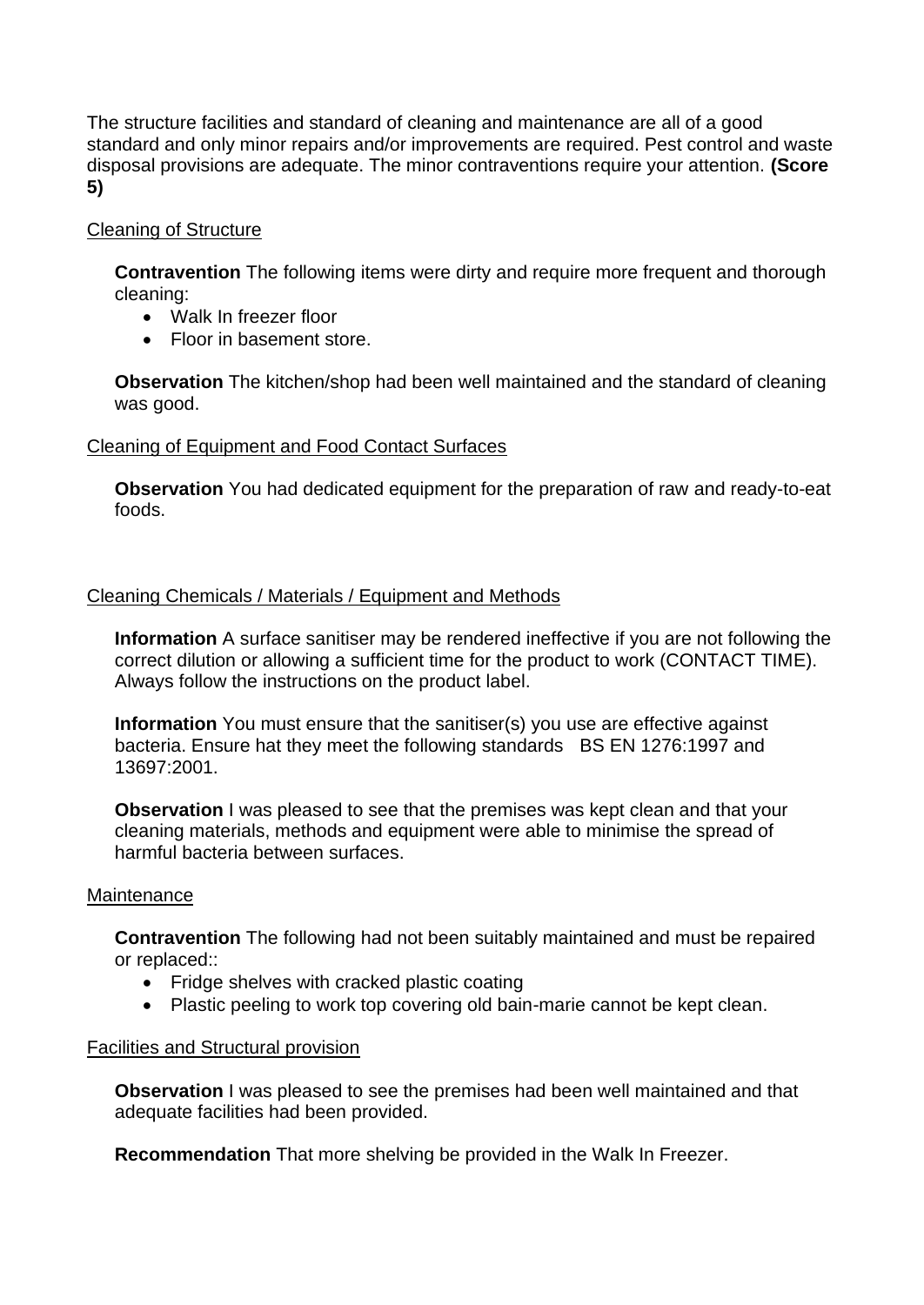## **3. Confidence in Management**

There is major non-compliance with legal requirements. The contraventions require your urgent attention. A revisit is planned and formal enforcement action is likely. **(Score 20)**

## Type of Food Safety Management System Required

**Contravention** The food safety management system you have in place is not suitable given the food risks associated with your business. You are using a Catering SFBB pack, which had been completed under the premises previous ownership. It is outdated and refers to foods no longer sold. It does not make reference to the retail shop area. Your due diligence monitoring documents appear to relate to a SPAR system, but no supportive policy document could be identified. The current Food Business Operator must create and implement a HACCP system covering the activities at the business. It may be possible to use the SFBB Catering and Retail packs side by side if no other Haccp is in existence, but these should be started afresh.

It was noted that you have a laminated daily check sheet. You wipe this clean daily. If your intention is to keep this for due diligence, then I recommend you retain the information.

**Observation** You had colour-coded equipment and effective separation between raw and ready-to-eat food at all stages in your operation.

**Observation** You were monitoring (and recording) the temperatures of your fridges and freezers as well as the temperature of cooked/hot-held food and could demonstrate effective systems for controlling bacterial growth and survival.

## Food Hazard Identification and Control

**Contravention** The following pre-requisites have not been met and this means that your food safety management system will be ineffective::

• staff training is inadequate. Staff not aware of safe food handling practices, nor following anything in the old SFBB pack, despite having formal training.

**Contravention** The control methods you have put in place at the following critical control points are not sufficient::

- Stock rotation
- Raw and ready to eat food handling.

**Information** Before implementing a food safety management system such as Safer Food Better Business, basic good hygiene conditions and practices called prerequisites must be in place. Only then will your food safety management system be effective in ensuring the preparation of safe food.

#### Proving Your Arrangements are Working Well

**Contravention** You are not working to the following safe methods in your SFBB pack: